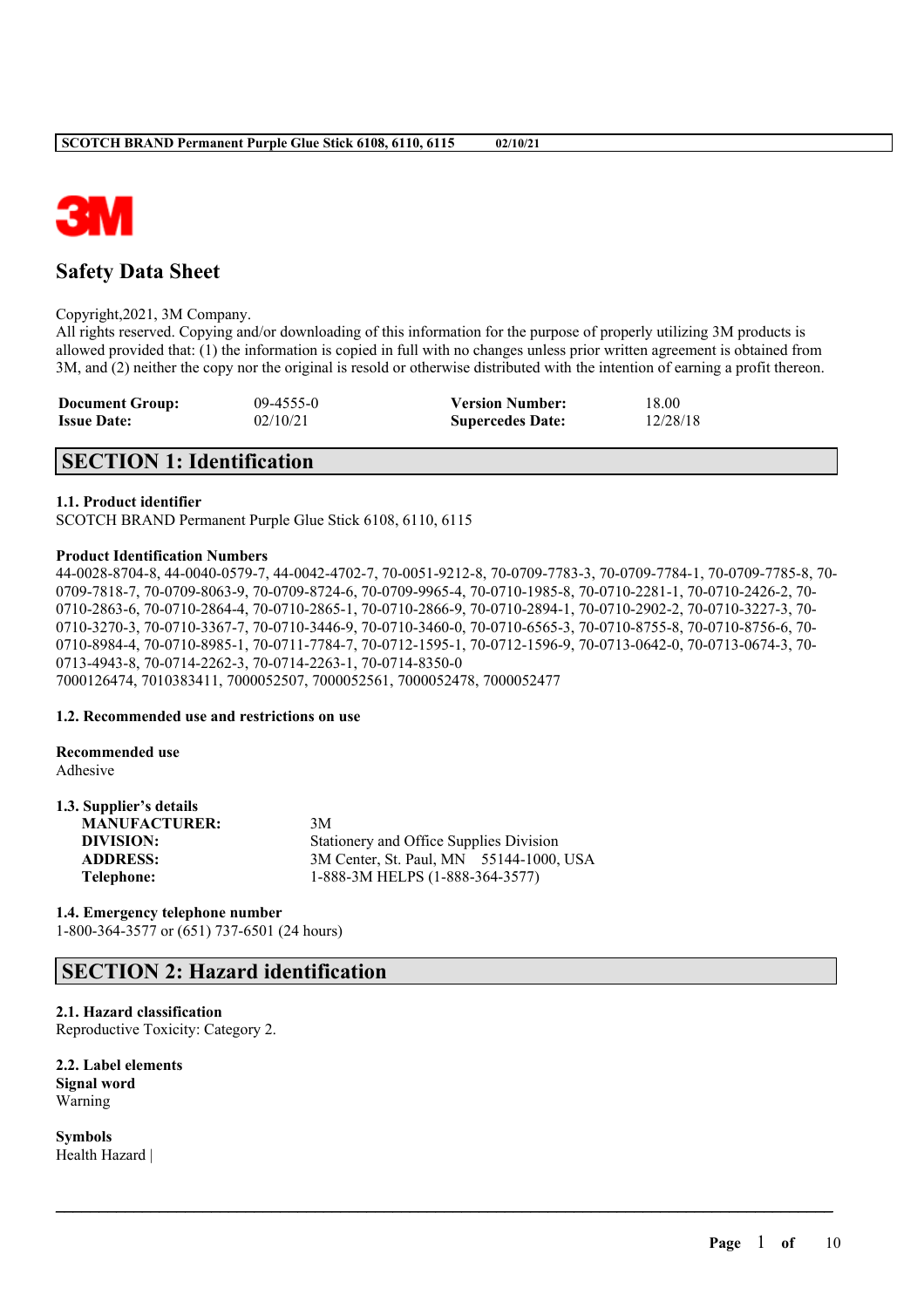#### **Pictograms**



**Hazard Statements** Suspected of damaging fertility or the unborn child.

**Precautionary Statements General:** Keep out of reach of children.

#### **Prevention:**

Obtain special instructions before use. Do not handle until all safety precautions have been read and understood. Wear protective gloves.

#### **Response:**

IF exposed or concerned: Get medical advice/attention.

# **Storage:**

Store locked up.

#### **Disposal:**

Dispose of contents/container in accordance with applicable local/regional/national/international regulations.

6% of the mixture consists of ingredients of unknown acute oral toxicity.

# **SECTION 3: Composition/information on ingredients**

| Ingredient                          | <b>C.A.S. No.</b> | $\%$ by Wt                 |
|-------------------------------------|-------------------|----------------------------|
| <b>WATER</b>                        | 7732-18-5         | $60 - 65$                  |
| <b>N-VINYLPYRROLIDINONE POLYMER</b> | 9003-39-8         | $15 - 20$                  |
| <b>SUCROSE</b>                      | $57-50-1$         | $7 - 9$                    |
| POLYETHYLENE GLYCOL                 | 25322-68-3        | $3 -$                      |
| <b>SODIUM STEARATE</b>              | $822 - 16 - 2$    | 5.                         |
| 2-AMINOISOBUTANOL                   | $124 - 68 - 5$    | $0.5 - 1$ Trade Secret $*$ |

\*The specific chemical identity and/or exact percentage (concentration) of this composition has been withheld as a trade secret.

 $\mathcal{L}_\mathcal{L} = \mathcal{L}_\mathcal{L} = \mathcal{L}_\mathcal{L} = \mathcal{L}_\mathcal{L} = \mathcal{L}_\mathcal{L} = \mathcal{L}_\mathcal{L} = \mathcal{L}_\mathcal{L} = \mathcal{L}_\mathcal{L} = \mathcal{L}_\mathcal{L} = \mathcal{L}_\mathcal{L} = \mathcal{L}_\mathcal{L} = \mathcal{L}_\mathcal{L} = \mathcal{L}_\mathcal{L} = \mathcal{L}_\mathcal{L} = \mathcal{L}_\mathcal{L} = \mathcal{L}_\mathcal{L} = \mathcal{L}_\mathcal{L}$ 

# **SECTION 4: First aid measures**

#### **4.1. Description of first aid measures**

#### **Inhalation:**

Remove person to fresh air. If you are concerned, get medical advice.

#### **Skin Contact:**

Wash with soap and water. If you are concerned, get medical advice.

#### **Eye Contact:**

No need for first aid is anticipated.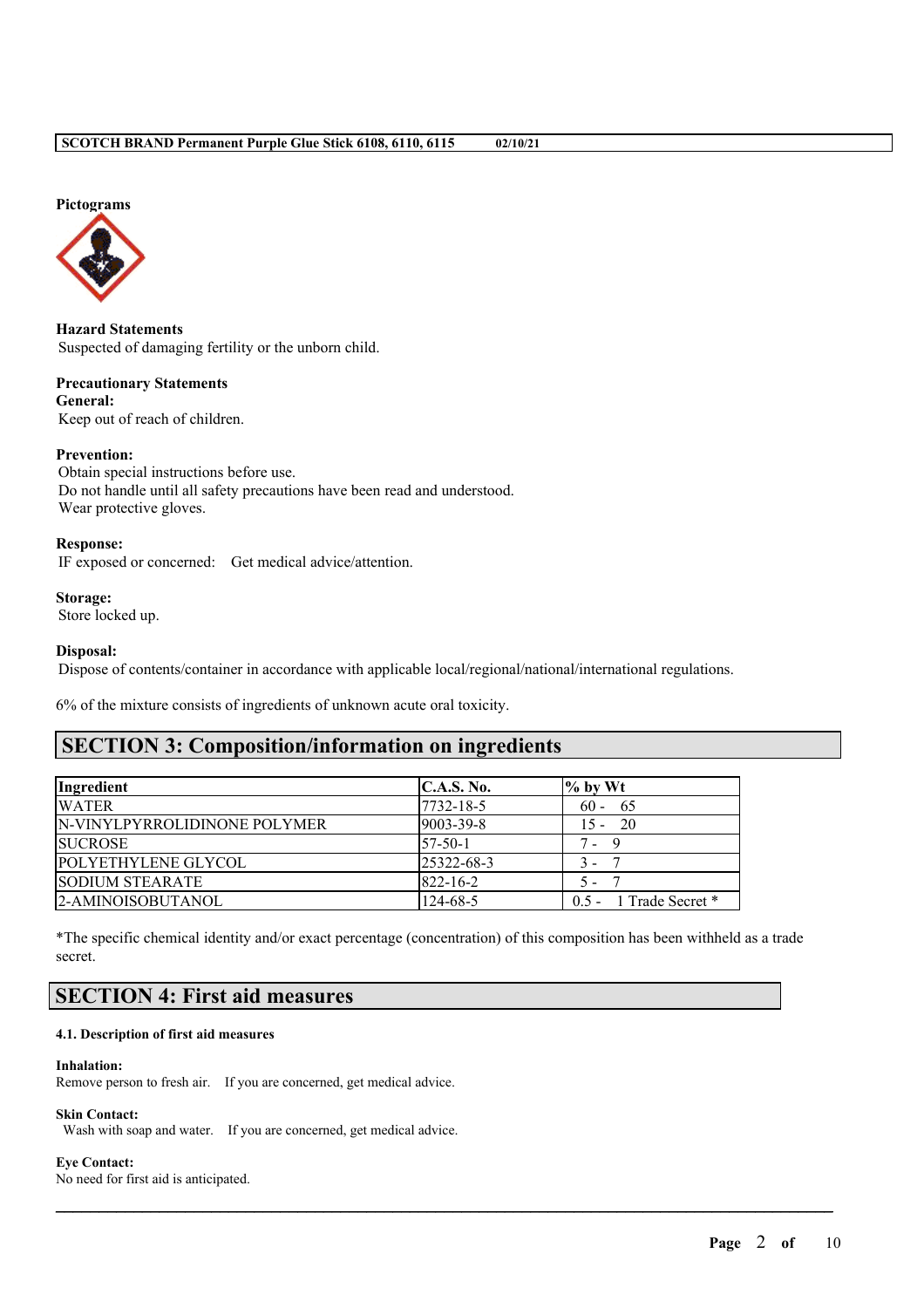### **If Swallowed:**

Rinse mouth. If you are concerned, get medical advice.

#### **4.2. Most important symptoms and effects, both acute and delayed**

No critical symptoms or effects. See Section 11.1, information on toxicological effects.

#### **4.3. Indication of any immediate medical attention and special treatment required** Not applicable

# **SECTION 5: Fire-fighting measures**

# **5.1. Suitable extinguishing media**

In case of fire: Use a fire fighting agent suitable for ordinary combustible material such as water or foam to extinguish.

# **5.2. Special hazards arising from the substance or mixture**

None inherent in this product.

# **Hazardous Decomposition or By-Products**

**Substance Condition** Carbon monoxide During Combustion

Carbon dioxide During Combustion

# **5.3. Special protective actions for fire-fighters**

Wear full protective clothing, including helmet, self-contained, positive pressure or pressure demand breathing apparatus, bunker coat and pants, bands around arms, waist and legs, face mask, and protective covering for exposed areas of the head.

# **SECTION 6: Accidental release measures**

# **6.1. Personal precautions, protective equipment and emergency procedures**

Evacuate area. For large spill, or spills in confined spaces, provide mechanical ventilation to disperse or exhaust vapors, in accordance with good industrial hygiene practice. Refer to other sections of this SDS for information regarding physical and health hazards, respiratory protection, ventilation, and personal protective equipment.

# **6.2. Environmental precautions**

Avoid release to the environment.

# **6.3. Methods and material for containment and cleaning up**

Collect as much of the spilled material as possible. Place in a closed container approved for transportation by appropriate authorities. Clean up residue. Seal the container. Dispose of collected material as soon as possible in accordance with applicable local/regional/national/international regulations.

# **SECTION 7: Handling and storage**

# **7.1. Precautions for safe handling**

Keep out of reach of children. Do not handle until all safety precautions have been read and understood. Avoid breathing dust/fume/gas/mist/vapors/spray. Do not get in eyes, on skin, or on clothing. Do not eat, drink or smoke when using this product. Wash thoroughly after handling. Use personal protective equipment (gloves, respirators, etc.) as required.

 $\mathcal{L}_\mathcal{L} = \mathcal{L}_\mathcal{L} = \mathcal{L}_\mathcal{L} = \mathcal{L}_\mathcal{L} = \mathcal{L}_\mathcal{L} = \mathcal{L}_\mathcal{L} = \mathcal{L}_\mathcal{L} = \mathcal{L}_\mathcal{L} = \mathcal{L}_\mathcal{L} = \mathcal{L}_\mathcal{L} = \mathcal{L}_\mathcal{L} = \mathcal{L}_\mathcal{L} = \mathcal{L}_\mathcal{L} = \mathcal{L}_\mathcal{L} = \mathcal{L}_\mathcal{L} = \mathcal{L}_\mathcal{L} = \mathcal{L}_\mathcal{L}$ 

# **7.2. Conditions for safe storage including any incompatibilities**

No special storage requirements.

# **SECTION 8: Exposure controls/personal protection**

# **8.1. Control parameters**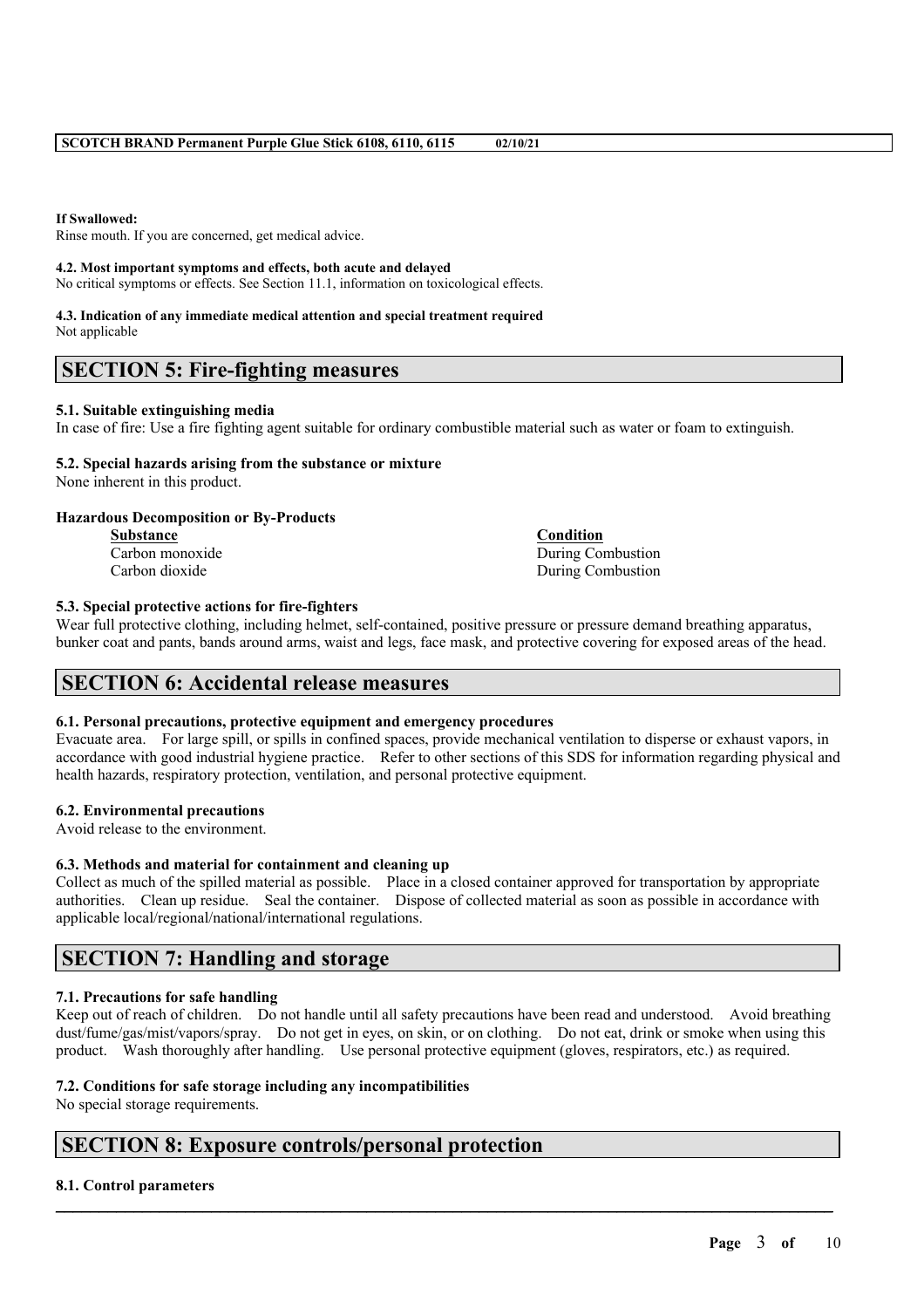# **Occupational exposure limits**

If a component is disclosed in section 3 but does not appear in the table below, an occupational exposure limit is not available for the component.

| Ingredient          | <b>C.A.S. No.</b> | Agency       | Limit type                 | <b>Additional Comments</b> |
|---------------------|-------------------|--------------|----------------------------|----------------------------|
| POLYETHYLENE GLYCOL | 25322-68-3        | <b>AIHA</b>  | TWA(as aerosol):10 mg/m3   |                            |
| <b>SUCROSE</b>      | -57-50-1          | ACGIH        | TWA:10 mg/m3               | A4: Not class. as human    |
|                     |                   |              |                            | carcin                     |
| <b>SUCROSE</b>      | $57-50-1$         | IOSHA        | TWA(as total dust):15      |                            |
|                     |                   |              | mg/m3;TWA(respirable       |                            |
|                     |                   |              | fraction: 5 mg/m3          |                            |
| <b>STEARATES</b>    | $822 - 16 - 2$    | <b>ACGIH</b> | TWA(respirable fraction):3 | A4: Not class. as human    |
|                     |                   |              | mg/m3;TWA(inhalable        | carcin                     |
|                     |                   |              | fraction):10 mg/m3         |                            |

ACGIH : American Conference of Governmental Industrial Hygienists

AIHA : American Industrial Hygiene Association

CMRG : Chemical Manufacturer's Recommended Guidelines

OSHA : United States Department of Labor - Occupational Safety and Health Administration

TWA: Time-Weighted-Average

STEL: Short Term Exposure Limit

CEIL: Ceiling

#### **8.2. Exposure controls**

#### **8.2.1. Engineering controls**

Not applicable.

# **8.2.2. Personal protective equipment (PPE)**

#### **Eye/face protection**

None required.

#### **Skin/hand protection**

Select and use gloves and/or protective clothing approved to relevant local standards to prevent skin contact based on the results of an exposure assessment. Selection should be based on use factors such as exposure levels, concentration of the substance or mixture, frequency and duration, physical challenges such as temperature extremes, and other use conditions. Consult with your glove and/or protective clothing manufacturer for selection of appropriate compatible gloves/protective clothing.

 $\mathcal{L}_\mathcal{L} = \mathcal{L}_\mathcal{L} = \mathcal{L}_\mathcal{L} = \mathcal{L}_\mathcal{L} = \mathcal{L}_\mathcal{L} = \mathcal{L}_\mathcal{L} = \mathcal{L}_\mathcal{L} = \mathcal{L}_\mathcal{L} = \mathcal{L}_\mathcal{L} = \mathcal{L}_\mathcal{L} = \mathcal{L}_\mathcal{L} = \mathcal{L}_\mathcal{L} = \mathcal{L}_\mathcal{L} = \mathcal{L}_\mathcal{L} = \mathcal{L}_\mathcal{L} = \mathcal{L}_\mathcal{L} = \mathcal{L}_\mathcal{L}$ 

Gloves made from the following material(s) are recommended: Butyl Rubber Nitrile Rubber Natural Rubber

# **Respiratory protection**

None required.

# **SECTION 9: Physical and chemical properties**

# **9.1. Information on basic physical and chemical properties**

| Solid               |
|---------------------|
| Purple              |
| Paste               |
| Fatty Acid, Acrylic |
| No Data Available   |
| 11.8                |
|                     |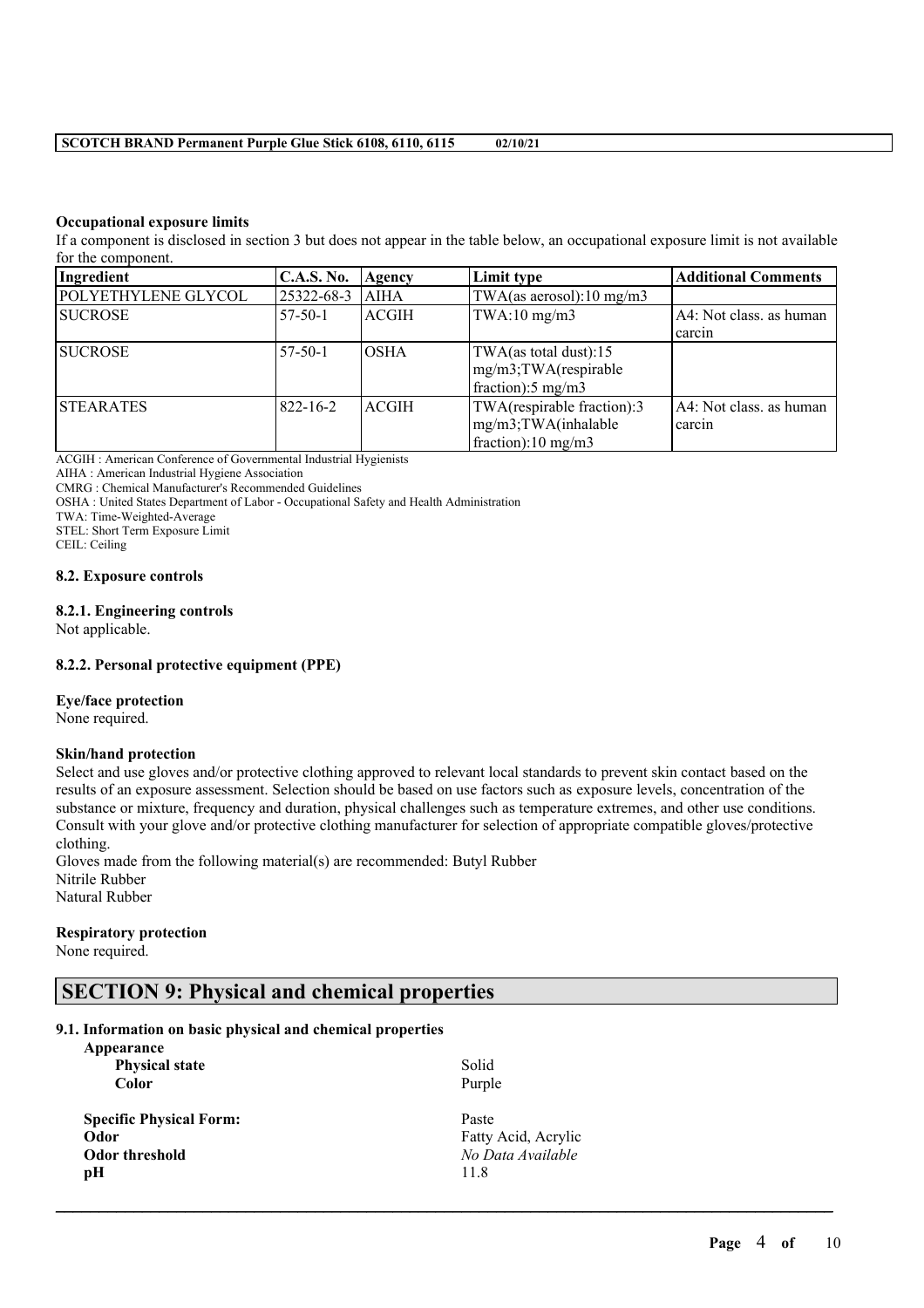| <b>Melting point</b>                   | Approximately 90 °F            |
|----------------------------------------|--------------------------------|
| <b>Boiling Point</b>                   | Not Applicable                 |
| <b>Flash Point</b>                     | Not Applicable                 |
| <b>Evaporation rate</b>                | Not Applicable                 |
| <b>Flammability (solid, gas)</b>       | Not Classified                 |
| <b>Flammable Limits(LEL)</b>           | Not Applicable                 |
| <b>Flammable Limits(UEL)</b>           | Not Applicable                 |
| <b>Vapor Pressure</b>                  | Not Applicable                 |
| <b>Vapor Density</b>                   | Not Applicable                 |
| <b>Density</b>                         | $0.95 - 1$ g/cm3               |
| <b>Specific Gravity</b>                | $0.95 - 1.0$ [Ref Std:WATER=1] |
| <b>Solubility in Water</b>             | Appreciable                    |
| Solubility- non-water                  | No Data Available              |
| Partition coefficient: n-octanol/water | No Data Available              |
| <b>Autoignition temperature</b>        | Not Applicable                 |
| <b>Decomposition temperature</b>       | No Data Available              |
| <b>Viscosity</b>                       | Not Applicable                 |
| <b>Percent volatile</b>                | 60 - 65 $%$ weight             |
|                                        |                                |

# **SECTION 10: Stability and reactivity**

#### **10.1. Reactivity**

This material is considered to be non reactive under normal use conditions.

#### **10.2. Chemical stability** Stable.

**10.3. Possibility of hazardous reactions**

Hazardous polymerization will not occur.

#### **10.4. Conditions to avoid** None known.

# **10.5. Incompatible materials** None known.

#### **10.6. Hazardous decomposition products**

None known.

# **Substance Condition**

Refer to section 5.2 for hazardous decomposition products during combustion.

# **SECTION 11: Toxicological information**

The information below may not be consistent with the material classification in Section 2 if specific ingredient **classifications are mandated by a competent authority. In addition, toxicological data on ingredients may not be** reflected in the material classification and/or the signs and symptoms of exposure, because an ingredient may be present below the threshold for labeling, an ingredient may not be available for exposure, or the data may not be **relevant to the material as a whole.**

 $\mathcal{L}_\mathcal{L} = \mathcal{L}_\mathcal{L} = \mathcal{L}_\mathcal{L} = \mathcal{L}_\mathcal{L} = \mathcal{L}_\mathcal{L} = \mathcal{L}_\mathcal{L} = \mathcal{L}_\mathcal{L} = \mathcal{L}_\mathcal{L} = \mathcal{L}_\mathcal{L} = \mathcal{L}_\mathcal{L} = \mathcal{L}_\mathcal{L} = \mathcal{L}_\mathcal{L} = \mathcal{L}_\mathcal{L} = \mathcal{L}_\mathcal{L} = \mathcal{L}_\mathcal{L} = \mathcal{L}_\mathcal{L} = \mathcal{L}_\mathcal{L}$ 

**11.1. Information on Toxicological effects**

**Signs and Symptoms of Exposure**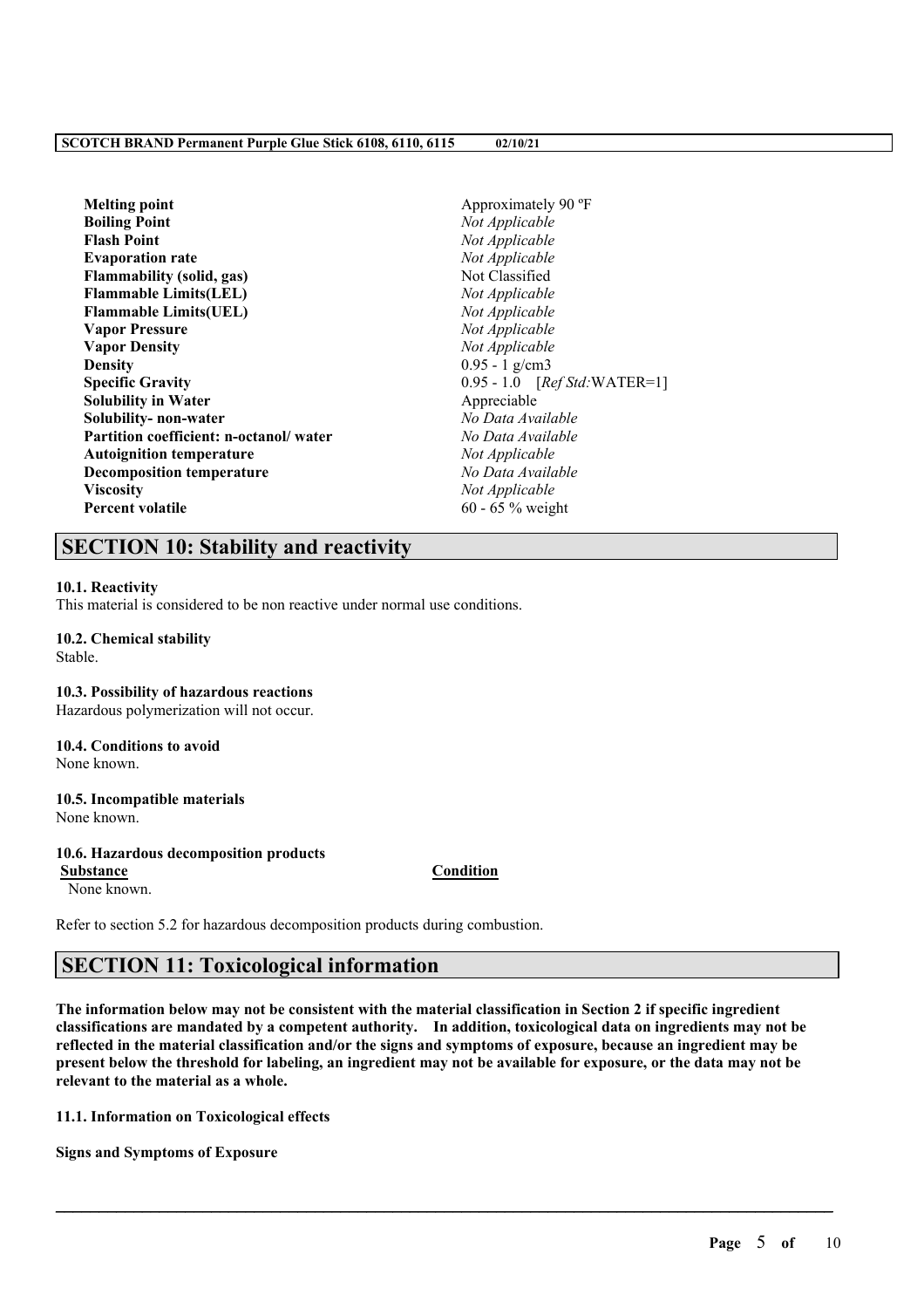### Based on test data and/or information on the components, this material may produce the following health effects:

#### **Inhalation:**

No known health effects.

#### **Skin Contact:**

Contact with the skin during product use is not expected to result in significant irritation.

### **Eye Contact:**

Contact with the eyes during product use is not expected to result in significant irritation.

### **Ingestion:**

May cause additional health effects (see below).

# **Additional Health Effects:**

# **Reproductive/Developmental Toxicity:**

Contains a chemical or chemicals which can cause birth defects or other reproductive harm.

### **Toxicological Data**

If a component is disclosed in section 3 but does not appear in a table below, either no data are available for that endpoint or the data are not sufficient for classification.

# **Acute Toxicity**

| Name                                | Route                                 | <b>Species</b> | Value                                             |
|-------------------------------------|---------------------------------------|----------------|---------------------------------------------------|
| Overall product                     | Ingestion                             |                | No data available; calculated $ATE > 5,000$ mg/kg |
| N-VINYLPYRROLIDINONE POLYMER        | Dermal                                |                | LD50 estimated to be $> 5,000$ mg/kg              |
| N-VINYLPYRROLIDINONE POLYMER        | Inhalation-<br>Dust/Mist<br>(4 hours) | Rat            | $LC50 > 5.2$ mg/l                                 |
| N-VINYLPYRROLIDINONE POLYMER        | Ingestion                             | Rat            | LD50<br>$100,000 \text{ mg/kg}$                   |
| <b>SUCROSE</b>                      | Dermal                                |                | LD50 estimated to be $> 5,000$ mg/kg              |
| <b>SUCROSE</b>                      | Ingestion                             | Rat            | $LD50$ 29,700 mg/kg                               |
| POLYETHYLENE GLYCOL                 | Dermal                                | Rabbit         | $LD50 > 20,000$ mg/kg                             |
| POLYETHYLENE GLYCOL                 | Ingestion                             | Rat            | $LD50$ 32,770 mg/kg                               |
| 2-AMINOISOBUTANOL                   | Dermal                                | Rabbit         | $LD50 > 2,000$ mg/kg                              |
| 2-AMINOISOBUTANOL<br>$\blacksquare$ | Ingestion                             | Rat            | LD50 $2,900$ mg/kg                                |

ATE = acute toxicity estimate

### **Skin Corrosion/Irritation**

| Name                         | <b>Species</b> | Value                     |
|------------------------------|----------------|---------------------------|
|                              |                |                           |
| Overall product              | In vitro       | No significant irritation |
|                              | data           |                           |
| N-VINYLPYRROLIDINONE POLYMER | Rabbit         | No significant irritation |
| POLYETHYLENE GLYCOL          | Rabbit         | Minimal irritation        |
| 2-AMINOISOBUTANOL            | Rabbit         | Irritant                  |

#### **Serious Eye Damage/Irritation**

| <b>Name</b>         | <b>Species</b> | Value                     |
|---------------------|----------------|---------------------------|
|                     |                |                           |
| Overall product     | In vitro       | No significant irritation |
|                     | data           |                           |
| POLYETHYLENE GLYCOL | Rabbit         | Mild irritant             |
| 2-AMINOISOBUTANOL   | Rabbit         | Corrosive                 |

#### **Skin Sensitization**

| Name | <b>Species</b> | $-1$<br>′alue |
|------|----------------|---------------|
|      |                |               |
|      |                |               |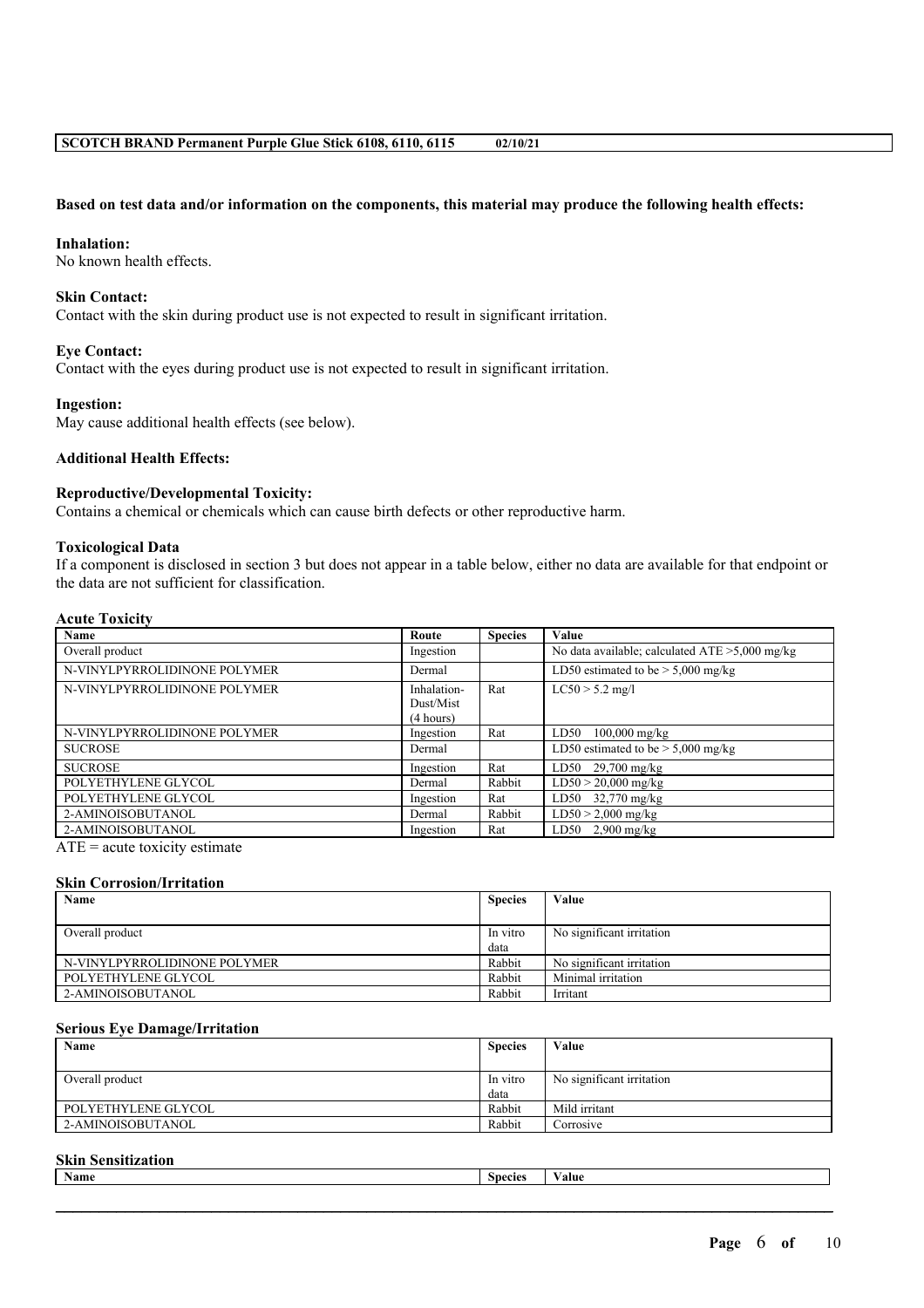| N-VINYLPYRROLIDINONE POLYMER | Human  | Not classified |
|------------------------------|--------|----------------|
| POLYETHYLENE GLYCOL          | Guinea | Not classified |
|                              | pig    |                |
| 2-AMINOISOBUTANOL            | Guinea | Not classified |
|                              | pig    |                |

# **Respiratory Sensitization**

For the component/components, either no data are currently available or the data are not sufficient for classification.

# **Germ Cell Mutagenicity**

| Name                         | Route    | Value         |
|------------------------------|----------|---------------|
|                              |          |               |
| N-VINYLPYRROLIDINONE POLYMER | In Vitro | Not mutagenic |
| POLYETHYLENE GLYCOL          | In Vitro | Not mutagenic |
| POLYETHYLENE GLYCOL          | In vivo  | Not mutagenic |
| 2-AMINOISOBUTANOL            | In Vitro | Not mutagenic |
| 2-AMINOISOBUTANOL            | In vivo  | Not mutagenic |

# **Carcinogenicity**

| $\mathbf{X}$<br>Name                                              | Route     | $\sim$<br>Species | -- -<br>⁄ alue      |
|-------------------------------------------------------------------|-----------|-------------------|---------------------|
| <b>POLYMER</b><br><b>IDINONE</b><br>⊺PYRR∩i<br><b>VINYI</b>       | Ingestion | Rat               | carcinogenic<br>Not |
| YCOL<br>GL<br><b>VET</b><br><b>ENE</b><br>$P_{OL}$<br><b>ATTE</b> | Ingestion | Rat               | carcinogenic<br>Not |

### **Reproductive Toxicity**

#### **Reproductive and/or Developmental Effects**

| <b>Name</b>                  | Route     | Value                                  | <b>Species</b> | <b>Test Result</b> | <b>Exposure</b> |
|------------------------------|-----------|----------------------------------------|----------------|--------------------|-----------------|
|                              |           |                                        |                |                    | <b>Duration</b> |
| N-VINYLPYRROLIDINONE POLYMER | Ingestion | Not classified for development         | Rat            | <b>NOAEL 5,000</b> | during          |
|                              |           |                                        |                | mg/kg/day          | gestation       |
| POLYETHYLENE GLYCOL          | Ingestion | Not classified for female reproduction | Rat            | <b>NOAEL 1,125</b> | during          |
|                              |           |                                        |                | mg/kg/day          | gestation       |
| POLYETHYLENE GLYCOL          | Ingestion | Not classified for male reproduction   | Rat            | <b>NOAEL 5699</b>  | 5 days          |
|                              |           |                                        |                | $+/- 1341$         |                 |
|                              |           |                                        |                | mg/kg/day          |                 |
| POLYETHYLENE GLYCOL          | Not.      | Not classified for reproduction and/or |                | NOEL N/A           |                 |
|                              | Specified | development                            |                |                    |                 |
| POLYETHYLENE GLYCOL          | Ingestion | Not classified for development         | Mouse          | <b>NOAEL 562</b>   | during          |
|                              |           |                                        |                | mg/animal/da       | gestation       |
|                              |           |                                        |                |                    |                 |
| 2-AMINOISOBUTANOL            | Ingestion | Not classified for female reproduction | Rat            | <b>NOAEL 1,000</b> | premating       |
|                              |           |                                        |                | mg/kg/day          | into lactation  |
| 2-AMINOISOBUTANOL            | Ingestion | Not classified for male reproduction   | Rat            | <b>NOAEL 1,000</b> | 37 days         |
|                              |           |                                        |                | mg/kg/day          |                 |
| 2-AMINOISOBUTANOL            | Dermal    | Not classified for development         | Rat            | <b>NOAEL 300</b>   | during          |
|                              |           |                                        |                | mg/kg/day          | gestation       |
| 2-AMINOISOBUTANOL            | Ingestion | Toxic to development                   | Rat            | <b>NOAEL 100</b>   | premating       |
|                              |           |                                        |                | mg/kg/day          | into lactation  |

# **Target Organ(s)**

# **Specific Target Organ Toxicity - single exposure**

| Name                | Route      | Target Organ(s)        | Value                             | <b>Species</b> | <b>Test Result</b>    | Exposure        |
|---------------------|------------|------------------------|-----------------------------------|----------------|-----------------------|-----------------|
|                     |            |                        |                                   |                |                       | <b>Duration</b> |
| <b>POLYETHYLENE</b> | Inhalation | respiratory irritation | Not classified                    | Rat            | <b>NOAEL</b>          | 2 weeks         |
| GLYCOL              |            |                        |                                   |                | $1.008 \text{ m}$ g/l |                 |
| 2-AMINOISOBUTANOL   | Inhalation | respiratory irritation | Some positive data exist, but the | Mouse          | <b>NOAEL Not</b>      |                 |
|                     |            |                        | data are not sufficient for       |                | available             |                 |
|                     |            |                        | classification                    |                |                       |                 |

# **Specific Target Organ Toxicity - repeated exposure**

| _<br><b>Name</b> | Route | <b>CONTRACTOR</b><br>Organ(s)<br>Target | $\mathbf{v}$<br>Value | <b>Species</b> | <b>CONTRACTOR</b><br><b>Fest Result</b> | Exposure |
|------------------|-------|-----------------------------------------|-----------------------|----------------|-----------------------------------------|----------|
|                  |       |                                         |                       |                |                                         |          |
|                  |       |                                         |                       |                |                                         |          |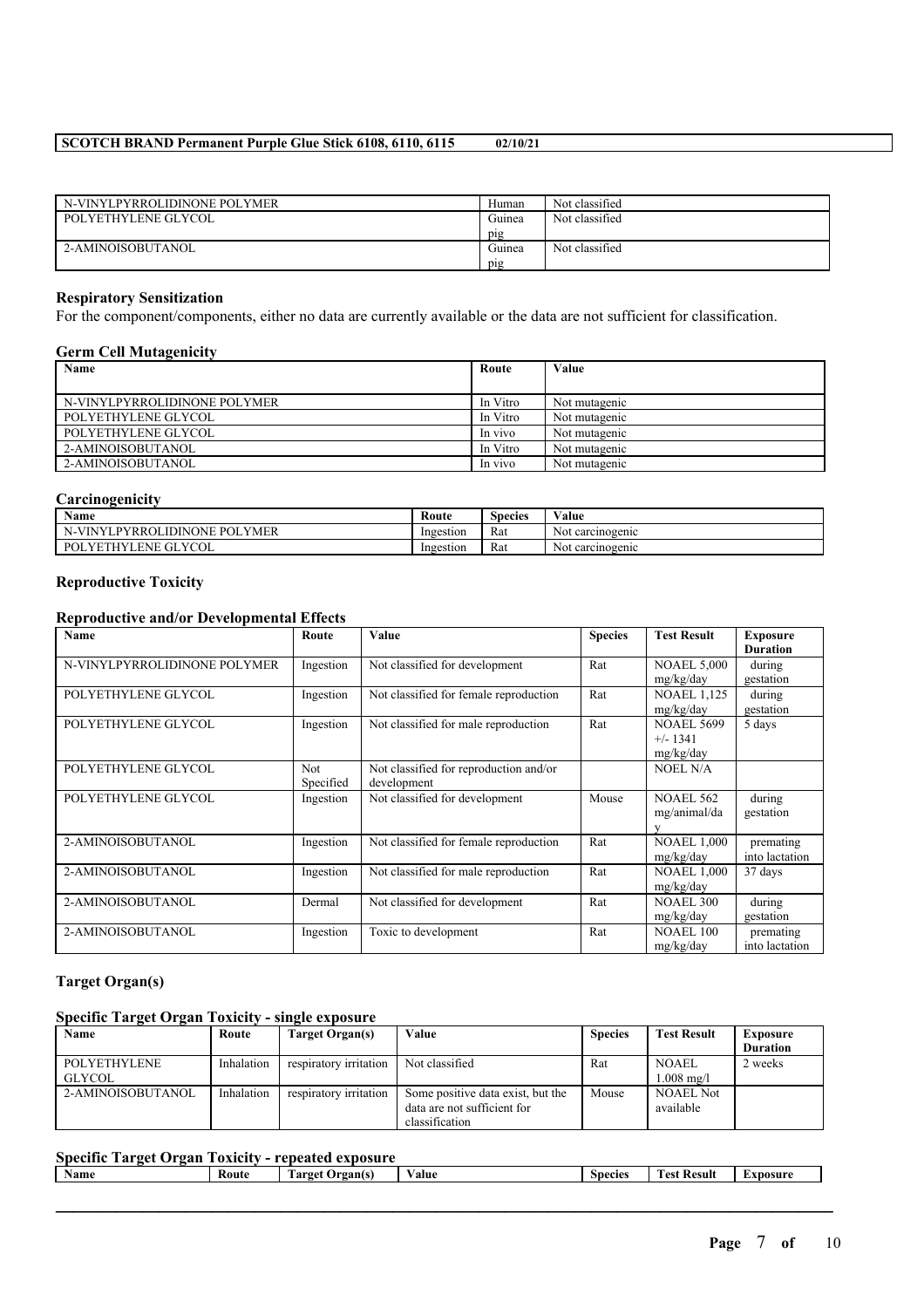|                                      |            |                                                                                                                 |                                                                                    |     |                                    | <b>Duration</b> |
|--------------------------------------|------------|-----------------------------------------------------------------------------------------------------------------|------------------------------------------------------------------------------------|-----|------------------------------------|-----------------|
| <b>POLYETHYLENE</b><br><b>GLYCOL</b> | Inhalation | respiratory system                                                                                              | Not classified                                                                     | Rat | NOAEL<br>$1.008 \text{ mg/l}$      | 2 weeks         |
| <b>POLYETHYLENE</b><br><b>GLYCOL</b> | Ingestion  | kidney and/or<br>bladder   heart  <br>endocrine system  <br>hematopoietic<br>system   liver  <br>nervous system | Not classified                                                                     | Rat | <b>NOAEL</b><br>5,640<br>mg/kg/day | 13 weeks        |
| 2-AMINOISOBUTANOL                    | Ingestion  | liver                                                                                                           | Some positive data exist, but the<br>data are not sufficient for<br>classification | Rat | NOAEL <sub>23</sub><br>mg/kg/day   | 90 days         |
| 2-AMINOISOBUTANOL                    | Ingestion  | blood   eyes   kidney<br>and/or bladder                                                                         | Not classified                                                                     | Dog | NOAEL 2.8<br>mg/kg/day             | l years         |

#### **Aspiration Hazard**

For the component/components, either no data are currently available or the data are not sufficient for classification.

# Please contact the address or phone number listed on the first page of the SDS for additional toxicological information **on this material and/or its components.**

# **SECTION 12: Ecological information**

# **Ecotoxicological information**

Please contact the address or phone number listed on the first page of the SDS for additional ecotoxicological information on this material and/or its components.

#### **Chemical fate information**

Please contact the address or phone number listed on the first page of the SDS for additional chemical fate information on this material and/or its components.

# **SECTION 13: Disposal considerations**

# **13.1. Disposal methods**

Dispose of contents/ container in accordance with the local/regional/national/international regulations.

Dispose of waste product in a permitted industrial waste facility. Empty drums/barrels/containers used for transporting and handling hazardous chemicals (chemical substances/mixtures/preparations classified as Hazardous as per applicable regulations) shall be considered, stored, treated & disposed of as hazardous wastes unless otherwise defined by applicable waste regulations. Consult with the respective regulating authorities to determine the available treatment and disposal facilities.

 $\mathcal{L}_\mathcal{L} = \mathcal{L}_\mathcal{L} = \mathcal{L}_\mathcal{L} = \mathcal{L}_\mathcal{L} = \mathcal{L}_\mathcal{L} = \mathcal{L}_\mathcal{L} = \mathcal{L}_\mathcal{L} = \mathcal{L}_\mathcal{L} = \mathcal{L}_\mathcal{L} = \mathcal{L}_\mathcal{L} = \mathcal{L}_\mathcal{L} = \mathcal{L}_\mathcal{L} = \mathcal{L}_\mathcal{L} = \mathcal{L}_\mathcal{L} = \mathcal{L}_\mathcal{L} = \mathcal{L}_\mathcal{L} = \mathcal{L}_\mathcal{L}$ 

# **EPA Hazardous Waste Number (RCRA):** Not regulated

# **SECTION 14: Transport Information**

For Transport Information, please visit http://3M.com/Transportinfo or call 1-800-364-3577 or 651-737-6501.

# **SECTION 15: Regulatory information**

# **15.1. US Federal Regulations**

Contact 3M for more information.

#### **EPCRA 311/312 Hazard Classifications:**

**Physical Hazards**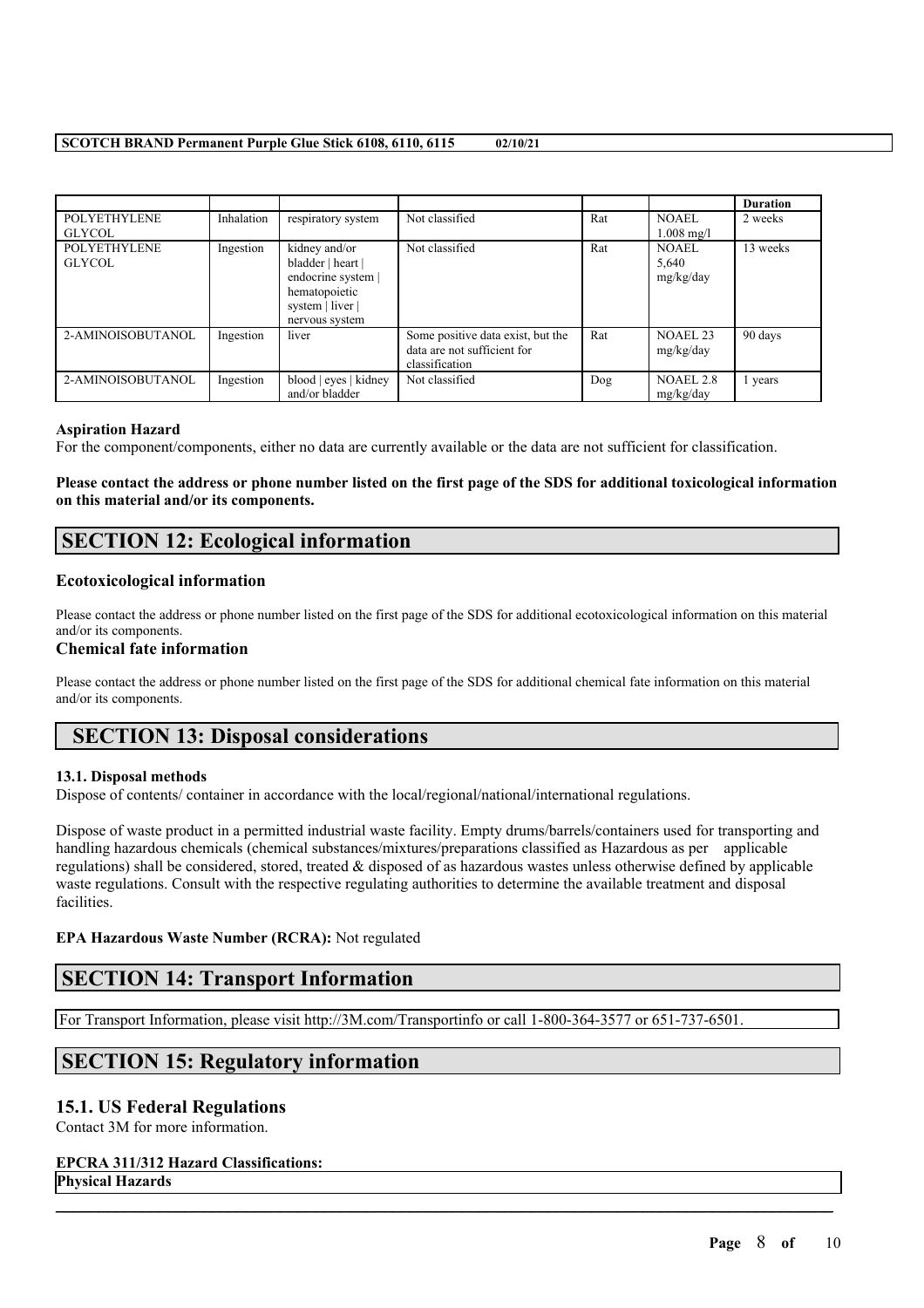Not applicable

### **Health Hazards**

Reproductive toxicity

# **15.2. State Regulations**

Contact 3M for more information.

# **15.3. Chemical Inventories**

The components of this product are in compliance with the chemical notification requirements of TSCA. All required components of this product are listed on the active portion of the TSCA Inventory.

Contact 3M for more information.

# **15.4. International Regulations**

Contact 3M for more information.

**This SDS has been prepared to meet the U.S. OSHA Hazard Communication Standard, 29 CFR 1910.1200.**

# **SECTION 16: Other information**

### **NFPA Hazard Classification**

**Health:** 0 **Flammability:** 1 **Instability:** 0 **Special Hazards:** None

National Fire Protection Association (NFPA) hazard ratings are designed for use by emergency response personnel to address the hazards that are presented by short-term, acute exposure to a material under conditions of fire, spill, or similar emergencies. Hazard ratings are primarily based on the inherent physical and toxic properties of the material but also include the toxic properties of combustion or decomposition products that are known to be generated in significant quantities.

# **HMIS Hazard Classification Health:** \*0 **Flammability:** 1 **Physical Hazard:** 0 **Personal Protection:** X - See PPE section.

Hazardous Material Identification System (HMIS® IV) hazard ratings are designed to inform employees of chemical hazards in the workplace. These ratings are based on the inherent properties of the material under expected conditions of normal use and are not intended for use in emergency situations. HMIS® IV ratings are to be used with a fully implemented HMIS® IV program. HMIS® is a registered mark of the American Coatings Association (ACA).

| <b>Document Group:</b> | $09-4555-0$ | <b>Version Number:</b>  | 18.00    |
|------------------------|-------------|-------------------------|----------|
| <b>Issue Date:</b>     | 02/10/21    | <b>Supercedes Date:</b> | 12/28/18 |

DISCLAIMER: The information in this Safety Data Sheet (SDS) is believed to be correct as of the date issued. 3M MAKES NO WARRANTIES, EXPRESSED OR IMPLIED, INCLUDING, BUT NOT LIMITED TO, ANY IMPLIED WARRANTY OF MERCHANTABILITY OR FITNESS FOR A PARTICULAR PURPOSE OR COURSE OF PERFORMANCE OR USAGE OF TRADE. User is responsible for determining whether the 3M product is fit for a particular purpose and suitable for user's method of use or application. Given the variety of factors that can affect the use and application of a 3M product, some of which are uniquely within the user's knowledge and control, it is essential that the user evaluate the 3M product to determine whether it is fit for a particular purpose and suitable for user's method of use or application.

3M provides information in electronic form as a service to its customers. Due to the remote possibility that electronic transfer may have resulted in errors, omissions or alterations in this information, 3M makes no representations as to its completeness or accuracy. In addition, information obtained from a database may not be as current as the information in the SDS available directly from 3M.

 $\mathcal{L}_\mathcal{L} = \mathcal{L}_\mathcal{L} = \mathcal{L}_\mathcal{L} = \mathcal{L}_\mathcal{L} = \mathcal{L}_\mathcal{L} = \mathcal{L}_\mathcal{L} = \mathcal{L}_\mathcal{L} = \mathcal{L}_\mathcal{L} = \mathcal{L}_\mathcal{L} = \mathcal{L}_\mathcal{L} = \mathcal{L}_\mathcal{L} = \mathcal{L}_\mathcal{L} = \mathcal{L}_\mathcal{L} = \mathcal{L}_\mathcal{L} = \mathcal{L}_\mathcal{L} = \mathcal{L}_\mathcal{L} = \mathcal{L}_\mathcal{L}$ 

### **3M USA SDSs are available at www.3M.com**